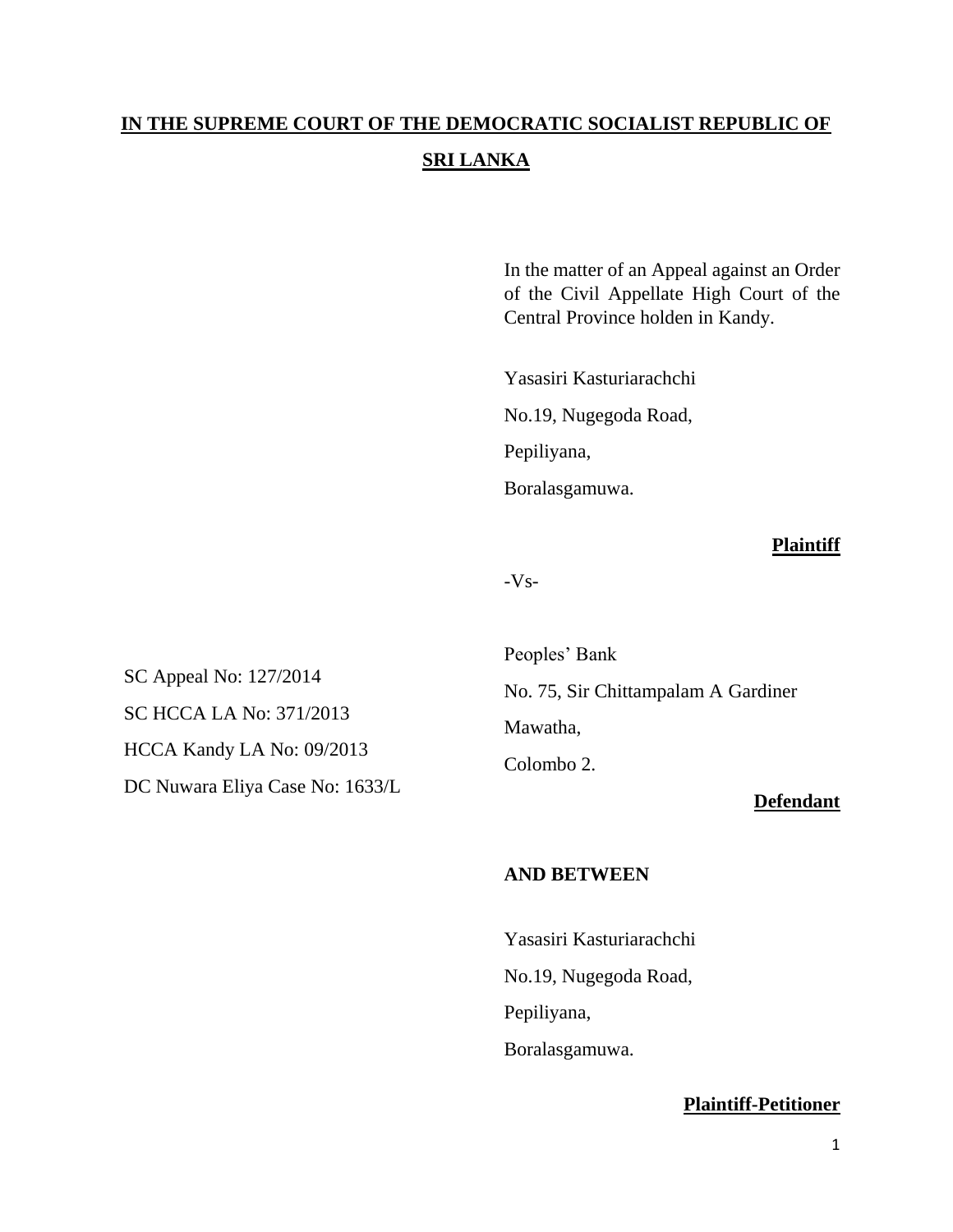-Vs-

People's Bank No. 75, Sir Chittampalam A Gardiner Mawatha, Colombo 2.

**Defendant- Respondent**

## **AND NOW BETWEEN**

Yasasiri Kasturiarachchi No.19, Nugegoda Road, Pepiliyana, Boralasgamuwa.

# **Plaintiff- Petitioner- Petitioner/ Appellant**

-Vs-

People's Bank No. 75, Sir Chittampalam A Gardiner Mawatha, Colombo 2.

# **Defendant-Respondent-Respondent**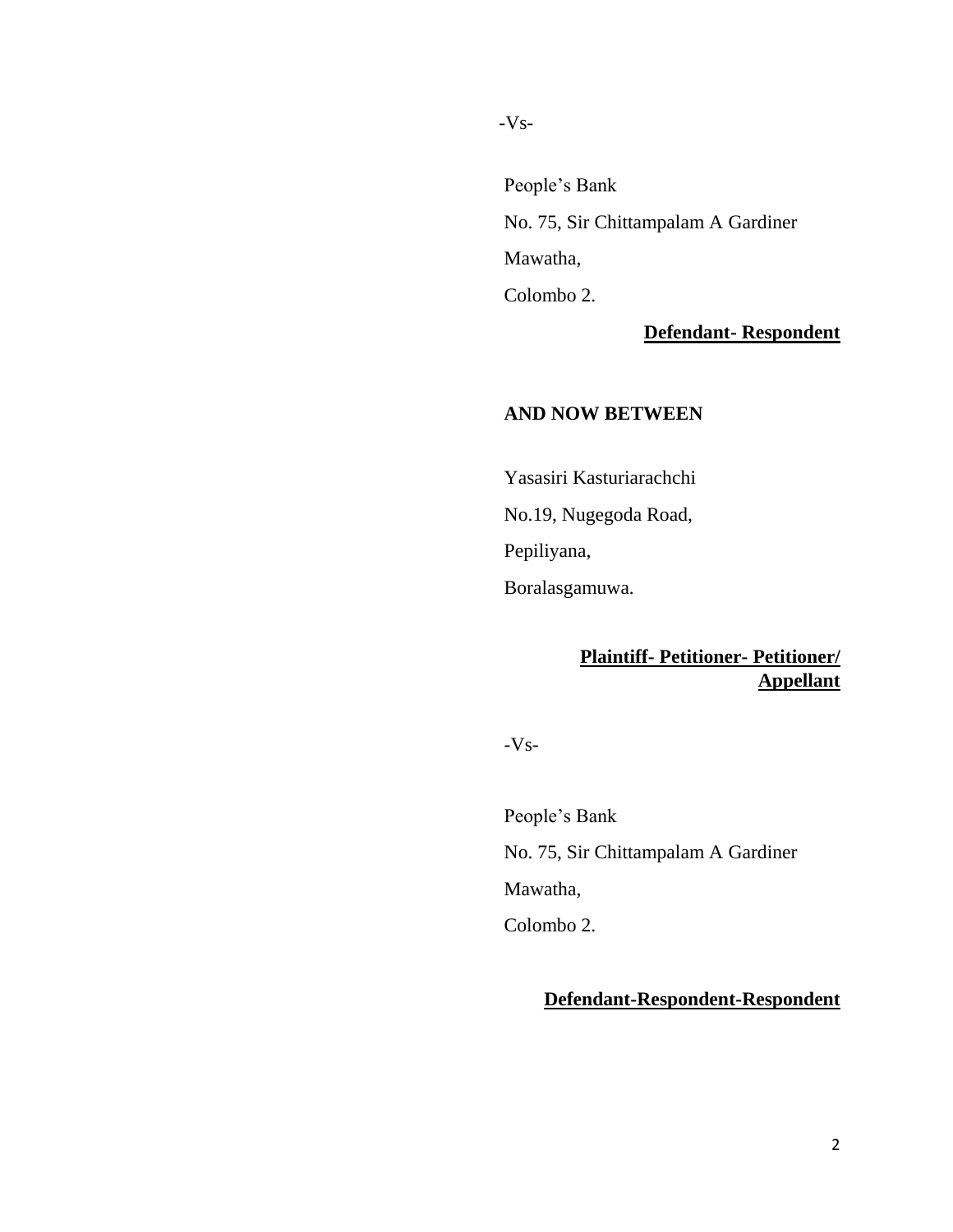Before: **Sisira J. de Abrew, J., Murdu N.B. Fernando, PC J. and Yasantha Kodagoda, PC J.** 

Counsel: Chatura Galhena with Manoja Gunawardena for the Plaintiff -Petitioner - Appellant.

> S.A. Parathalingam PC with Kushan D'Alwis PC and Hiran Jayasuriya for the Defendant- Respondent-Respondent.

Argued on: 02.03.2020.

Decided on: 02.06.2021

#### **Murdu N.B. Fernando, PC. J.**

This Appeal arises from the Order of the Civil Appellate High Court of the Central Province holden in Kandy dated 30.07.2013. By the said Order, the Civil Appellate High Court ( "the High Court" ) refused to grant Leave to Appeal and dismissed the Leave to Appeal Application filed in the High Court, challenging the Order made by the District Court of Nuwara Eliya dated 26.02.2013.

On 23.07.2014, this Court granted Leave to Appeal to the Plaintiff-Petitioner-Appellant, upon the said Order of the High Court on the following two Questions of Law:

> I. Have their Lordships of the High Court of Civil Appeal erred in law by failing to recognize the legal principle enunciated in the case of Ramachandran and Another; Anandasiva and Another vs Hatton National Bank 2006 [1] SLR 393, that property liable to be sold under the Recovery of Loans by Banks (Special Provisions) Act No. 4 of 1990 as amended is limited to the property mortgaged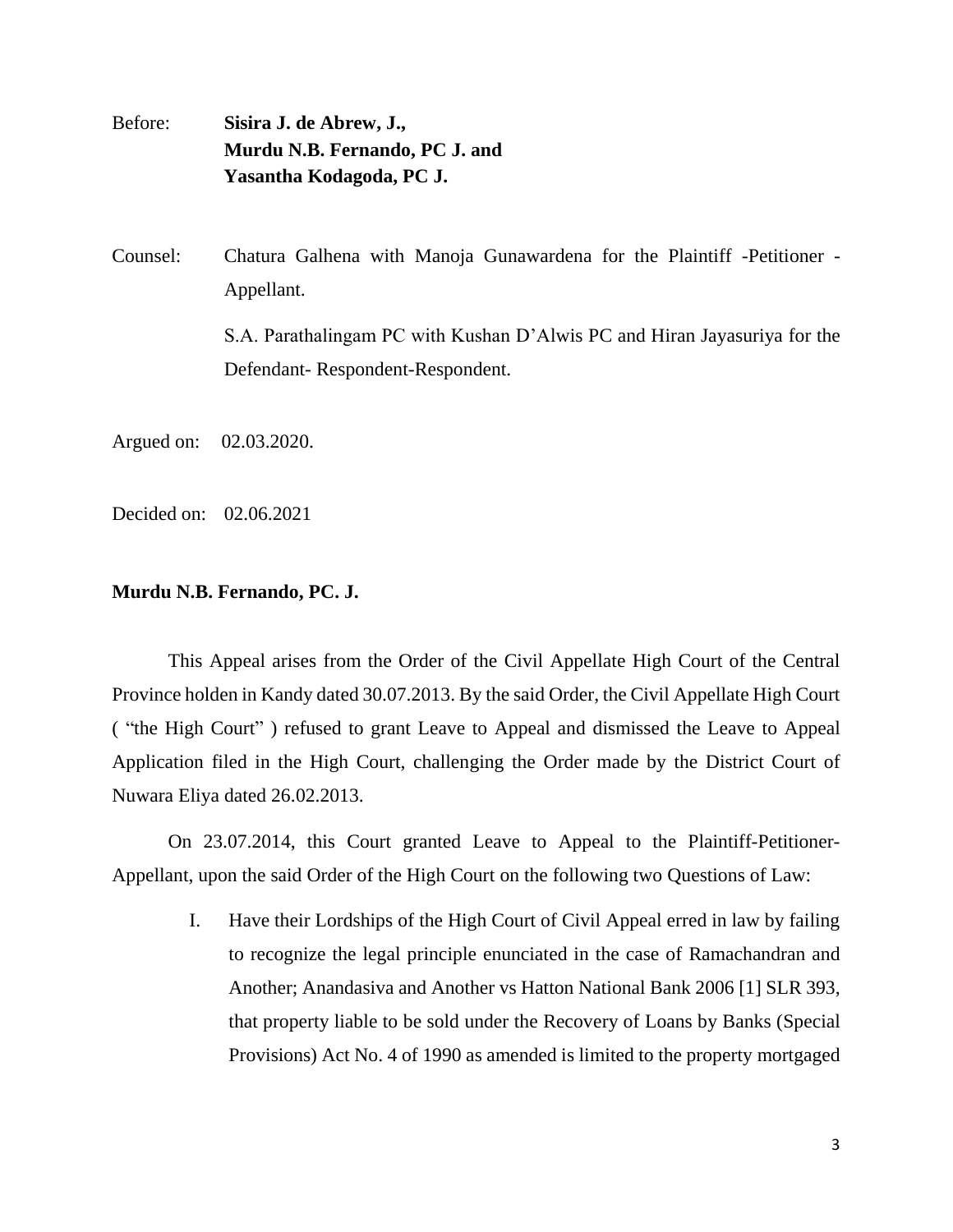by the borrower himself and it would exclude the property mortgaged by a third party on behalf of the actual borrower/ debtor?

II. Have their Lordships of the High Court of Civil Appeal erred in law by failing to consider that the Certificate of Sale does not transfer any title to the subject land from the plaintiff to the defendant under and in terms of Section 29 (N) (1) of the Peoples' Bank Act as amended?

The Plaintiff- Petitioner- Appellant ("the Plaintiff / Appellant") filed a "**Land Case**" against the Defendant-Respondent-Respondent ("the Defendant/ Defendant bank") in the District Court of Nuwara Eliya on 11.02.2013 seeking *inter alia* a **declaration of title** to six lots of land ("the land") more fully referred to in the plaint filed in the said case and to **restrain the Defendant bank from evicting the Plaintiff** and other persons occupying the said land under him and thereby taking possession of the said land, by way of **an Enjoining Order, Interim Injunction and a Permanent Injunction**. The Plaintiff also sought a declaration from Court that the Certificate of Sale dated 14.07.2010 annexed to the plaint is null and void and /or voidable and moved for an order to quash such Certificate of Sale.

The learned Judge of the District Court of Nuwara Eliya having heard Counsel for the Plaintiff **rejected the application for issuance of an Enjoining Order as well as notice of Interim Injunction** for reasons stated in the Order therein and only issued summons on the Defendant bank returnable on a given date.

Being aggrieved by the said Order, the Plaintiff went before the High Court in a Leave to Appeal application and the **High Court refused to grant Leave to Appeal to the Plaintiff**  and dismissed the application. Thus, the Plaintiff is now before this Court having obtained Leave to Appeal on the two Questions of Law referred to earlier.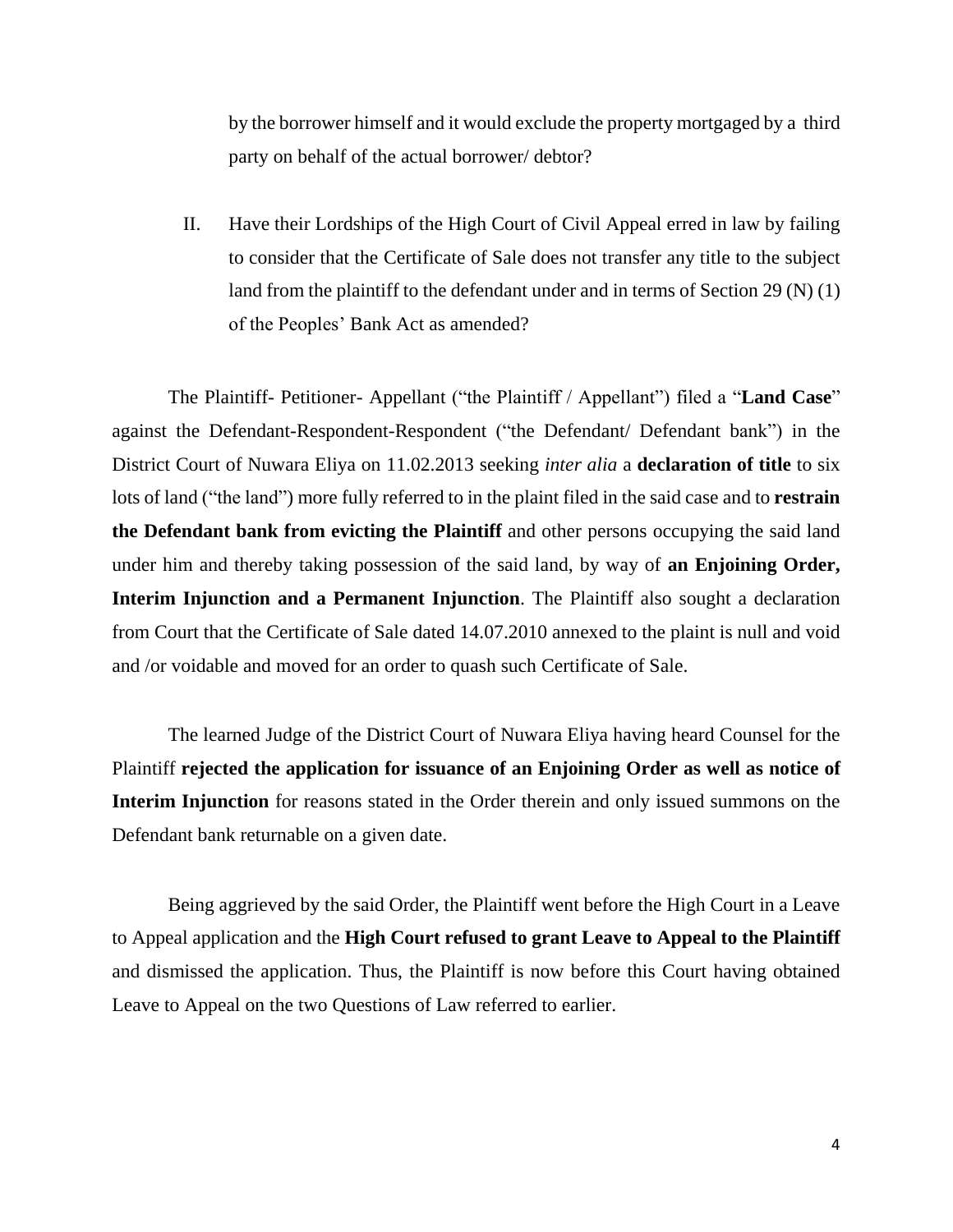Prior to discussing the Questions of Law raised before this Court, I wish to look at the chequered history *albeit* brief which instrumented the Plaintiff to file this action in the District Court of Nuwara Eliya as revealed by the pleadings and documents filed before this Court.

- 1. The Plaintiff Yasasiri Kasturiarachchi is the Chairman and Managing Director of Yasodha Holdings (Pvt) Limited, a member of the Yasodha Group of Companies and was the lawful owner of the six lots of land, "the land" more fully referred to in the plaint.
- 2. In or around the years 1994 and 1995, the said Yasodha Holdings (Pvt) Limited ("Yasodha Holdings") obtained many banking facilities from the Defendant bank on several mortgage bonds executed, which were secured by the Plaintiff by pledging the six lots of land referred to earlier.
- 3. Yasodha Holdings failed to repay the monies due to the Defendant bank on the facilities obtained and on **10.07.1997 the Defendant bank adopted a resolution** in terms of section 29D of the People Bank Act No. 29 of 1961 as amended, **to sell by public auction 'the land' mortgaged by the Plaintiff** in order to recover the monies due to the Defendant bank from Yasodha Holdings.
- 4. Yasodha Holdings challenged the said resolution by way of a Writ Application in the Court of Appeal. The principle ground of challenge was that the resolution was ultra vires as it related to a third party mortgage. The said **Writ Application bearing No. 1268/98** was dismissed by a Divisional Bench of three Judges of the Court of Appeal on 29.02.2008.
- 5. Being aggrieved by the said Court of Appeal judgement, Yasodha Holdings then came before this Court by way of a **Special Leave to Appeal application bearing No. SC/SPL/LA 60/2008** and on 03.12.2008 the Supreme Court **refused to grant**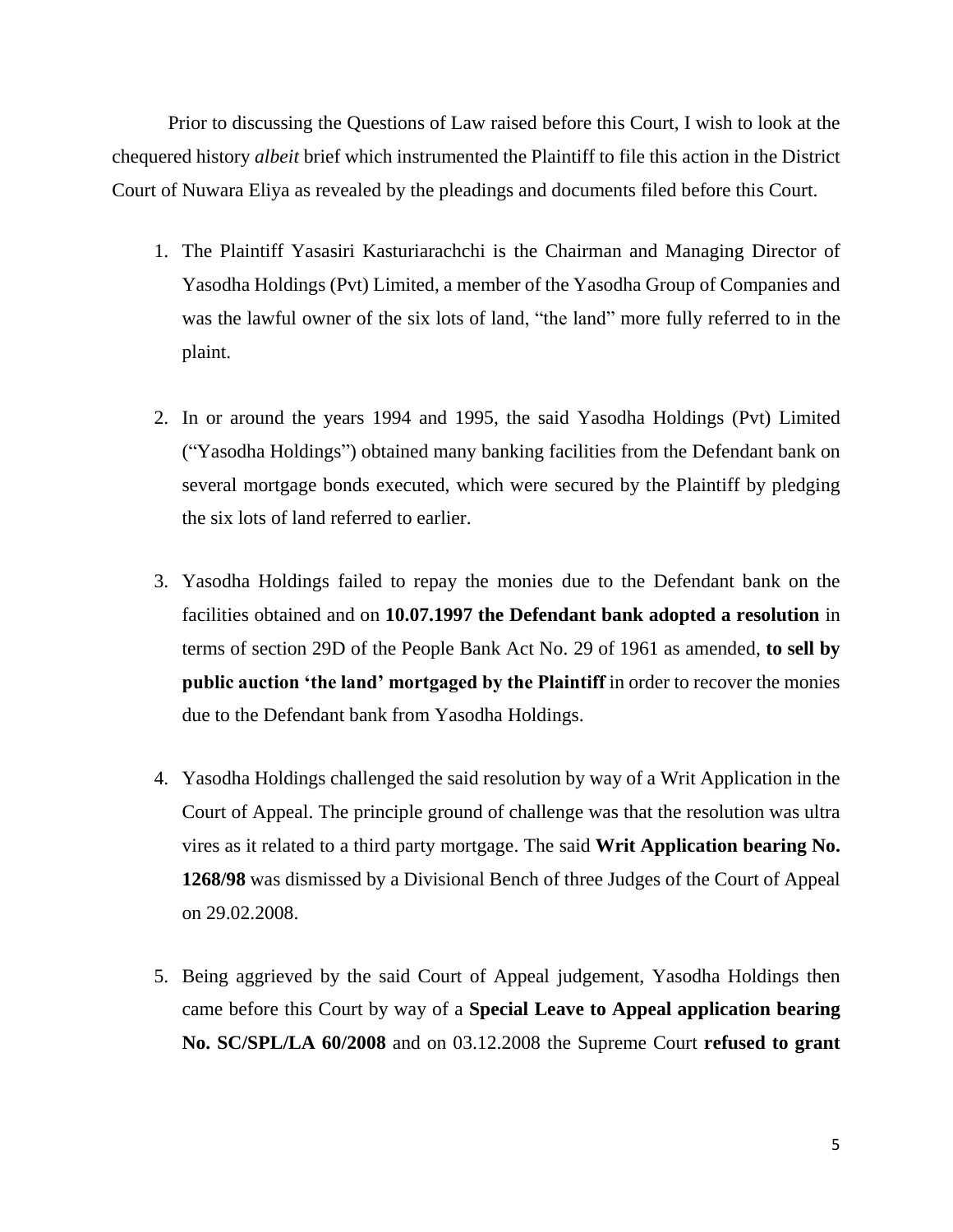**Special Leave to Appeal to Yasodha Holdings** and dismissed the said Special Leave to Appeal application.

- 6. Whilst the above stated Writ Application filed by Yasodha Holdings was pending before the Court of Appeal, the Defendant bank resorted to execute the mortgage bonds by way of filing a **regular action** dated 09.07.2007 in the **Commercial High Court of Colombo**. According to the Defendant bank, such a course of action was initiated in order to overcome the period of prescription with regard to filling an action upon a mortgage bond.
- 7. Consequent to the **Supreme Court rejecting the Application No. SC/SPL/LA/60/08** filed by Yasodha Holdings for Special Leave to Appeal against the judgement of the above said Court of Appeal Writ Application bearing No.1268/98 on 03.12.2008, **the Defendant bank proceeded with the summery procedure** by publishing notice to sell by public auction the land referred to in the resolution dated 10.07.1997. The position of the Defendant bank was that by rejection of the Special Leave to Appeal application, the Supreme Court, upheld the Court of Appeal judgement that the resolution was a valid resolution in the eyes of the law and capable of execution.
- 8. On 25.03.2009, Yasasiri Kasturiarachchi, the Managing Director of Yasodha Holdings (the same appellant before this Court), challenged the above said course of action of the Defendant bank, by going before the Court of Appeal in yet another **Writ Application bearing No.188/09**. The main grievance of Yasasiri Kasturiarachchi before the Court of Appeal was that the Defendant bank, having resorted to regular action by filling an action before the Commercial High Court to adjudicate the dispute between the parties cannot usurp and nullify the judicial process already initiated in filling regular action by proceeding with the summary procedure and moving to parate execute, "the land" mortgaged by him, a third party,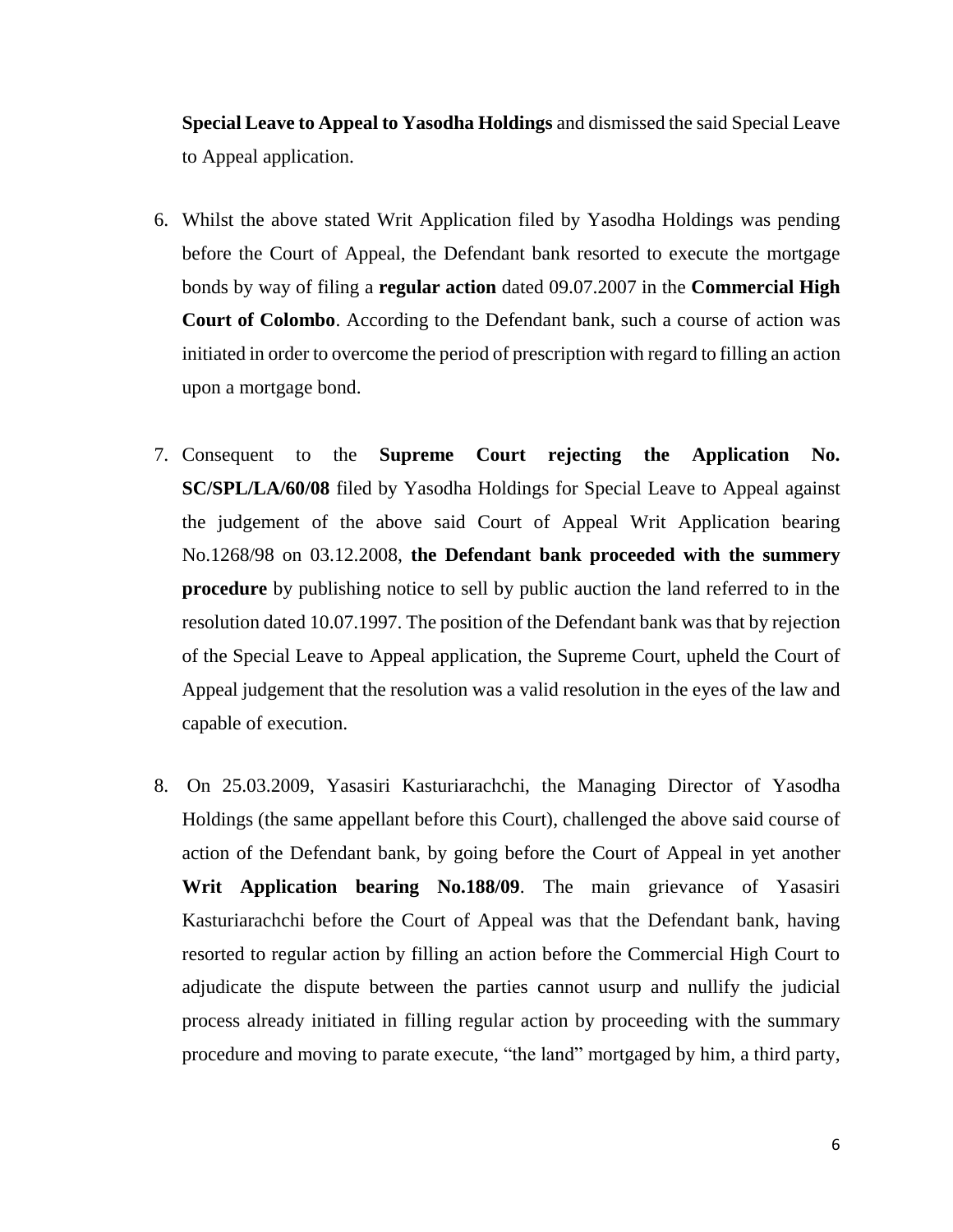and to sell by public auction the said land, to recover the monies due from Yasodha Holdings to the Defendant bank.

- 9. On 15.06.2009, the said Writ Application bearing No. 188/09 was supported before the Court of Appeal for granting of notice and interim relief by the learned Counsel for Yasasiri Kasturiarachchi. The Defendant bank strenuously objected to the application filed on the ground that it was a blatant attempt to challenge and assault the same resolution which was upheld as a valid resolution by the Court of Appeal and the Supreme Court through the due process of law.
- 10. The Court of Appeal having reserved Order, thereafter granted notice only and refrained from granting interim relief as prayed for in the Writ Application. It is observed, although an interim order was not issued by the Court of Appeal restraining the sale of the land, the Defendant bank did not proceed with the sale on the scheduled date.
- 11. Consequent to filling its objections to the said **Writ Application bearing No. 188/09**, the Defendant bank proceeded with the summary procedure and re-fixed the sale for 07.11.2009. At that stage, Yasasiri Kasturiarachchi once again moved court for interim relief against the said sale and the **Court of Appeal** on 05.11.2009 **granted an interim order as prayed for by Yasasiri Kasturiarachchi staying the impugned sale of the land** fixed for 07.11.2009.
- 12. Being **aggrieved by the said interim order,** the Defendant bank came before this Court in a Special Leave to Appeal application, bearing No. **SC/SPL/LA 294/2009,** and on 11.02.2010, **this Court granted Special Leave to Appeal** to the Defendant bank with regard to the issuance of the above said interim order by the Court of Appeal restraining the Defendant bank from proceeding with the auction sale of the land in issue.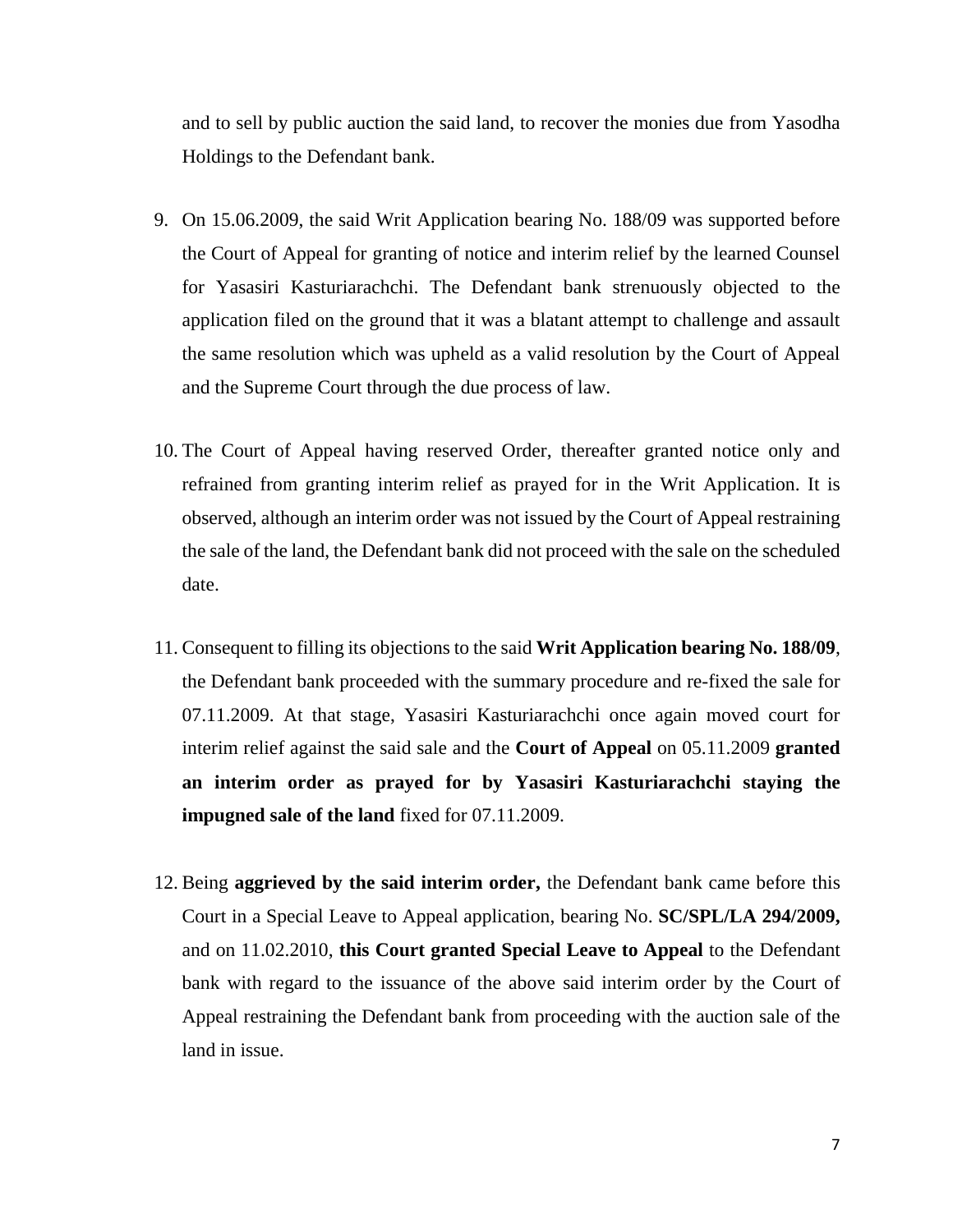- 13. Thereafter, the said Special Leave to Appeal application, now bearing **SC/Appeal No. 11/2010** was heard before this Court and on 09.07.2010, **the Supreme Court allowed the Appeal and set aside the Court of Appeal Order and permitted the Defendant bank to proceed with the sale of the land by public auction.**
- 14. Consequent to same, on 14.07.2010, **the Defendant bank auctioned the mortgaged land** and there being no bidders **purchased the said land** as signified by the Certificate of Sale annexed to the proceedings.
- 15. Thereafter, on 11.01.2011, the Defendant bank filed an action in the **District Court of Colombo** bearing No. **DLM 10/2011** against Yasasiri Kasturiarachchi, (the Plaintiff in the instant case) moving for a Direction of Court, by virtue of section 29P of the People's Bank Act, **to evict the said Yasasiri Kasturiarachchi** and others occupying the land in issue under him and to take possession of the land purchased by the Defendant bank.
- 16. On 31.01.2012, Yasasiri Kasturiarachchi filed objections to the said case before the District Court of Colombo and the case proceeded *inter partes*.
- 17. Whilst the above case was progressing in the District Court of Colombo, the Plaintiff, Yasasiri Kasturiarachchi filed the instant **"Land Case" bearing No.1633/L before the District Court of Nuwara Eliya seeking a declaration of title to the very same land and moving for restrainment of the Defendant bank**, by way of an Enjoining Order, an Interim Injunction and a Permanent Injunction.
- 18. **The District Court of Nuwara Eliya did not grant the Enjoining Order or notice of Interim Injunction restraining the Defendant bank from evicting the Plaintiff Yasasiri Kasturiarachchi and the Plaintiff filed a Leave to Appeal application** against the said Order **in the High Court of Kandy**. That application was also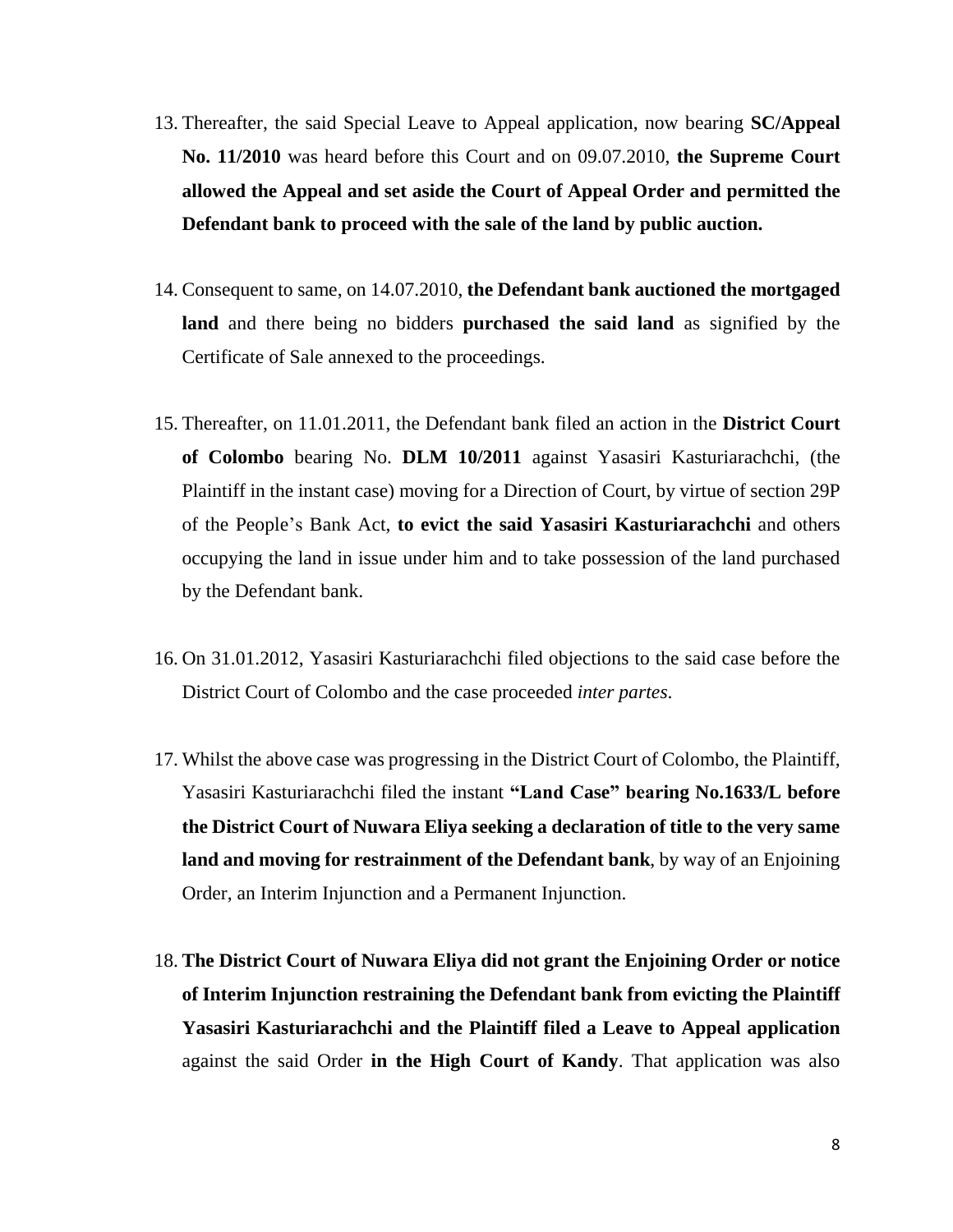**rejected by the High Court** and dismissed with costs, which culminated in the present appeal to this Court.

Hence, the Appellant Yasasiri Kasturiarachchi is now before this Court challenging the very same resolution upheld by this Court, in a subtle manner.

From the foregoing multitude of cases filed, it is amply demonstrated,

- that **the land** morefully referred to in the resolution dated 10.07.1997 to be parate executed was **sold by public auction consequent to the judgement of the Supreme Court in case No. SC/Appeal 11/2010 dated 09.07.2010 wherein this Court permitted the Defendant bank to proceed with the sale;**
- that thereafter, by virtue of the provisions of the Peoples' Bank Act, **the Defendant bank went before the District Court of Colombo** on the Certificate of Sale issued in its favour **to obtain an eviction order against Yasasiri Kasturiarachchi** from possessing the said land;
- that **whilst the said case was pending,** Yasasiri Kasturiarachchi **went before the District Court of Nuwara Eliya** praying for a declaration of title to the very same land and also to restrain the Defendant bank from dispossessing him and the District Court refused the said application for an Order of restrainment; and
- the **High Court** refused to grant leave and **dismissed the Leave to Appeal application** filed against the Order of the District Court.

It is observed that the High Court dismissed the Leave to Appeal application on three main grounds.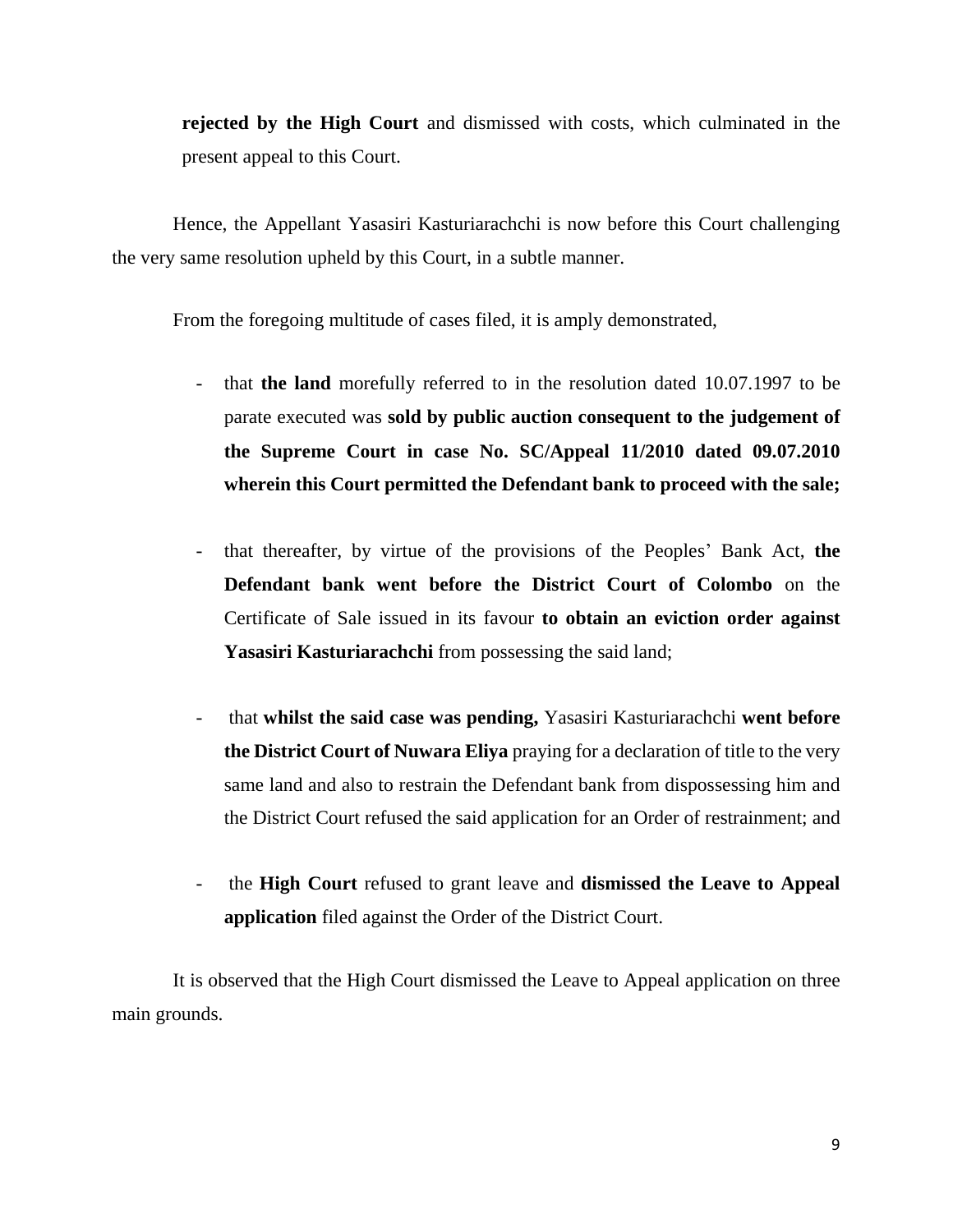#### *Firstly,*

Yasasiri Kasturiarachchi, is not entitled to and estopped in challenging the resolution dated 10.07.1997 in any manner, as the Supreme Court, being the apex court of the country has settled the validity and legality of the said resolution.

#### *Secondly,*

The instant case has been filed by Yasasiri Kasturiarachchi in order to negate or delay the process contemplated by law, and being very well aware that the Defendant bank has filed action in the District Court of Colombo based on the Certificate of Sale and its entitlement to obtain possession of the said land by virtue of the provisions of the law.

#### *Thirdly,*

Yasasiri Kasturiarachchi, has failed to establish a prima facie case and no justifiable ground exist to interfere with the Order of the learned District Judge.

Having referred to the background, history, facts and circumstances which culminated in the Appellant filing a land case in the District Court of Nuwara Eliya which paved the way for the Appellant to come before this Court once again, I would now examine the first ground referred to by the learned judges of the High Court in refusing to entertain the Leave to Appeal application filed in the High Court, namely *the appellant is estopped in challenging the validity and legality of the resolution dated 10.07.1997.*

As correctly held by The High Court, this Court in **SC Appeal 11/2010** (stemming from Court of Appeal Writ Application bearing No. 188/09) now reported as **Peoples' Bank and Seven others v Yasasiri Kasturiarachchi [2010] 1 SLR page 227 at page 235** observed as follows: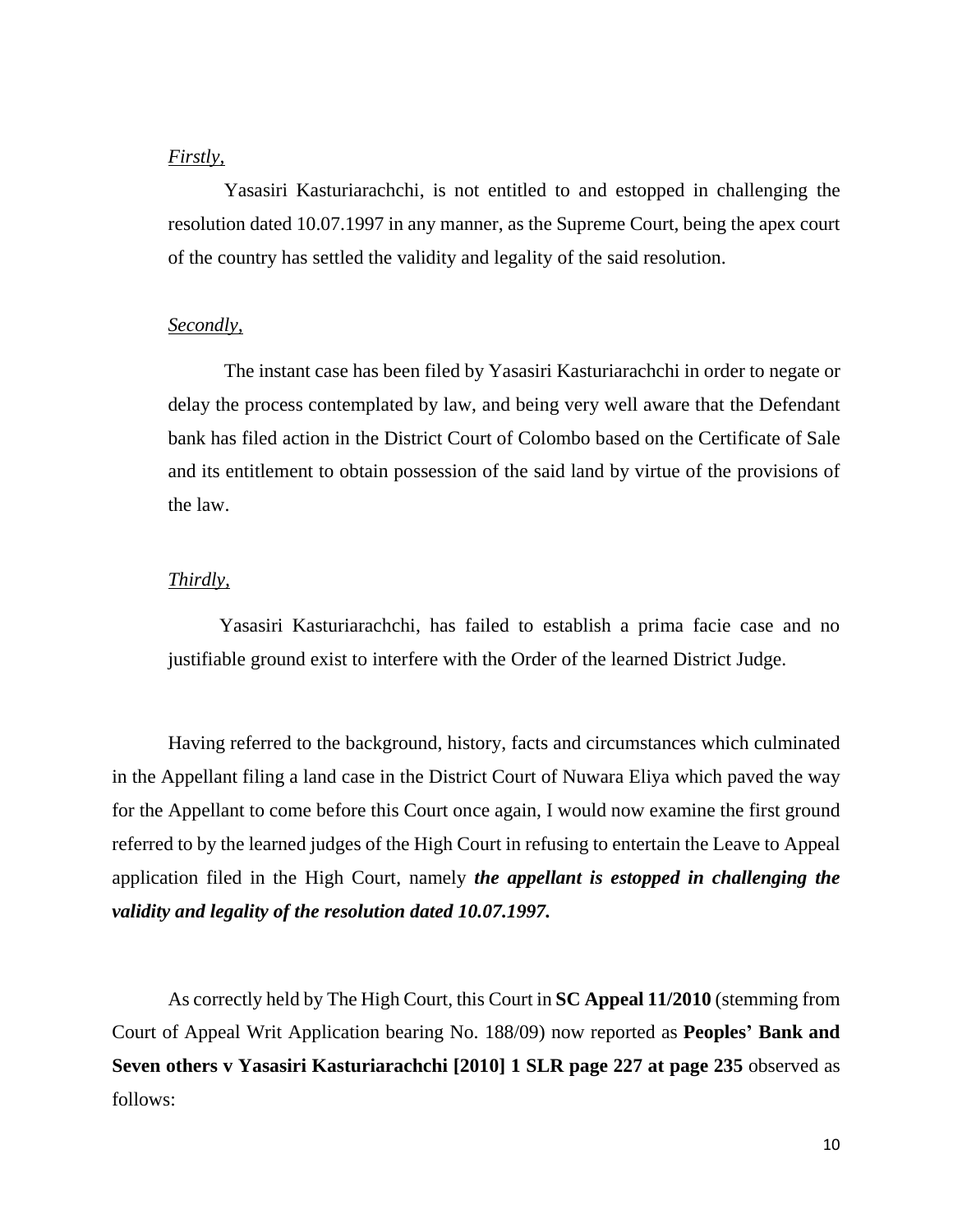*"The main issue in this case which was the validity of the Parate Resolution dated 10.07.2010 was raised in the Writ Application 1268/98 and the Court of Appeal by its decision dated 29.02.2008 held the Resolution was valid and refused a Writ of Certiorari to quash the said Resolution. The Supreme Court on the 03.12.2008 denied Leave to Appeal against the judgement of the Court of Appeal. Therefore, the resolution dated 10.07.1997 has been determined conclusively to be valid and executable by the decision of this Court on 03.12.2008. This is final and conclusive and cannot be reviewed and / or rescinded by any other Court."* 

In the said judgement, this Court considered the main argument put forward that whilst the **Petitioner in CA 1268/98** (the 1st writ application) was the company **Yasodha Holdings**, in **CA 188/09** (the 2nd writ application) the Petitioner was not the company but **Yasasiri Kasturiarachchi** the Managing Director of the company, who was not a party to the 1<sup>st</sup> writ application but a separate individual who mortgaged his land to the Defendant bank and thus, a third party in the eyes of the law and the matter revolved around a  $3<sup>rd</sup>$  party mortgage, and went onto observe as follows:

> *"The Petitioner – Respondent (i.e Yasasiri Kasturiarachchi) is the same Chairman / Managing Director of the Company Yasodha Holdings and the Company is fully owned and controlled by Petitioner-Respondent (i.e Yasasiri Kasturiarachchi). All the benefits from the Company accrue to Yasasiri Kasturiarachchi and his family. Despite the corporate veil, the Company Yasodha Holdings and Yasasiri Kasturiarachchi are in fact one and the same entity and represent the same interest. Clearly this was the pith and substance of the finding of the Court of Appeal" (page 236)*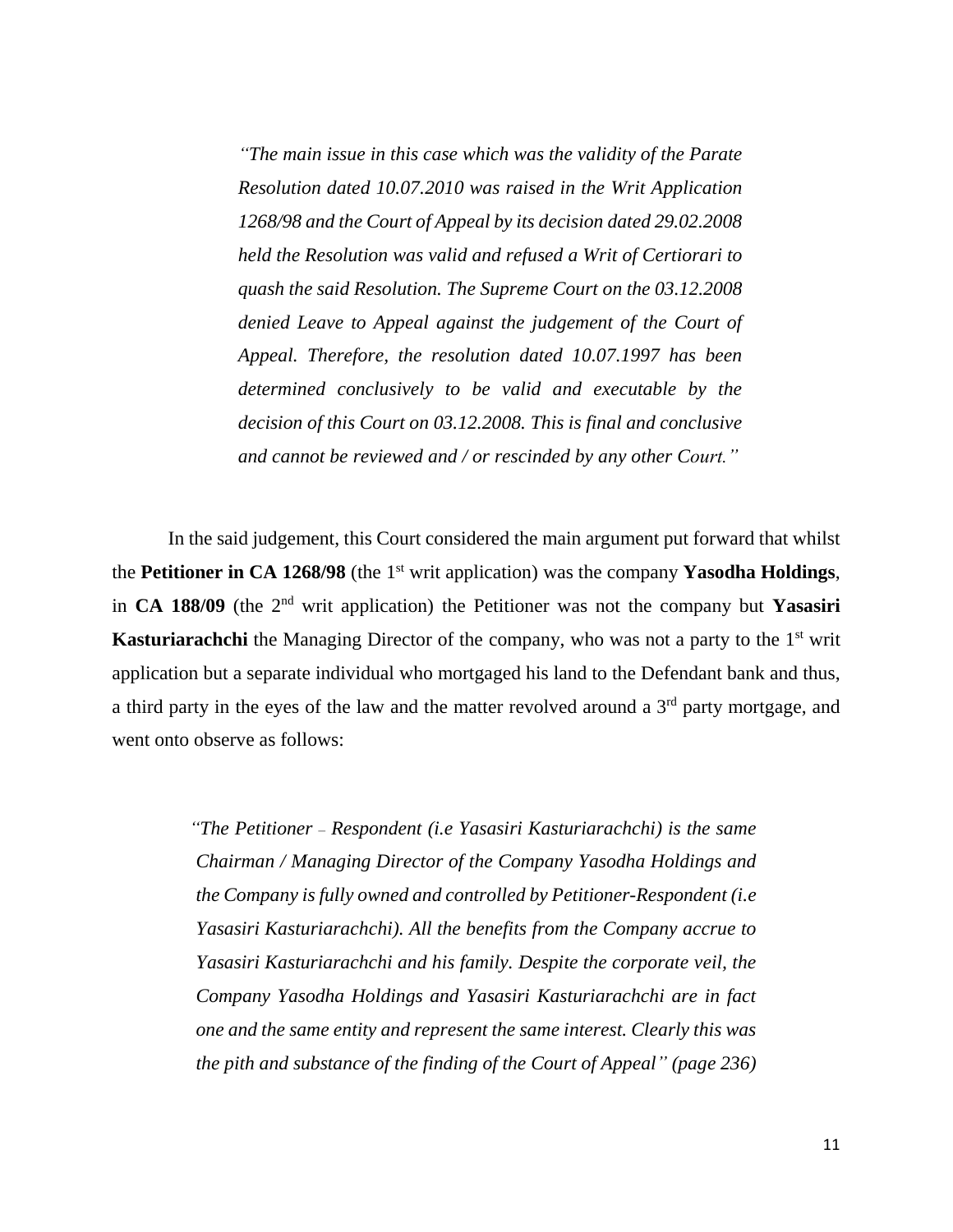*"Yasasiri Kasturiarachchi cannot be considered as a third party against the Company Yasodha Holding.*[ ] *the judgement of this Court in SC/ SPL/ LA 60/2008 [CA Appeal 1268/98] acts as a complete bar to a proceeding by the same party which once again seeks to question the validity of the Parate Resolution dated 10.07.1997* [ ] *in light of the judgement of this Court in SC(SPL)LA 60/2008, the later application in CA/ Writ 188/99 cannot also succeed in view of the principle of 'collateral estoppel' whereby a party is barred re-litigating an issue already finally determined against such party in an earlier decision". (page 237)* (emphasis added)

Thus, it is observed that in the instant case, the High Court correctly relied upon the *ratio decidendi* of the afore said judgement of this Court in **SC/Appeal 11/2010**, in holding *that the legality and validity of the Resolution dated 10.07.1997 cannot be impugned nor can it be challenged on any ground or on any basis, before any Court.* 

It is further observed in the instant case, the High Court correctly analyzed and came to the finding that there was no merit in the contention of the Petitioner (Yasasiri Kasturiarachchi) that the learned District Judge erred in its Order by following the decision in **Hatton National Bank v. Jayawardhana and others [2007] 1 SLR 181** instead of the decision in **Ramachandran and another v. Hatton National Bank [2006] 1 SLR 393**, based on the above reasoning and finding of the High Court, which is that the Petitioner cannot and is estopped in challenging before the District Court the Resolution dated 10.07.1997, since the Petitioner *Yasasiri Kasturiarachchi has already canvassed the said Resolution before the Supreme Court in an earlier instance and has not been successful and thus, legally not entitled to attack the said decision once again.* In my view, the afore said reasoning of the learned High Court Judges is legally valid and correct and cannot be faulted.

Hence, I see no reason to interfere with the Order of the High Court on the said ground too.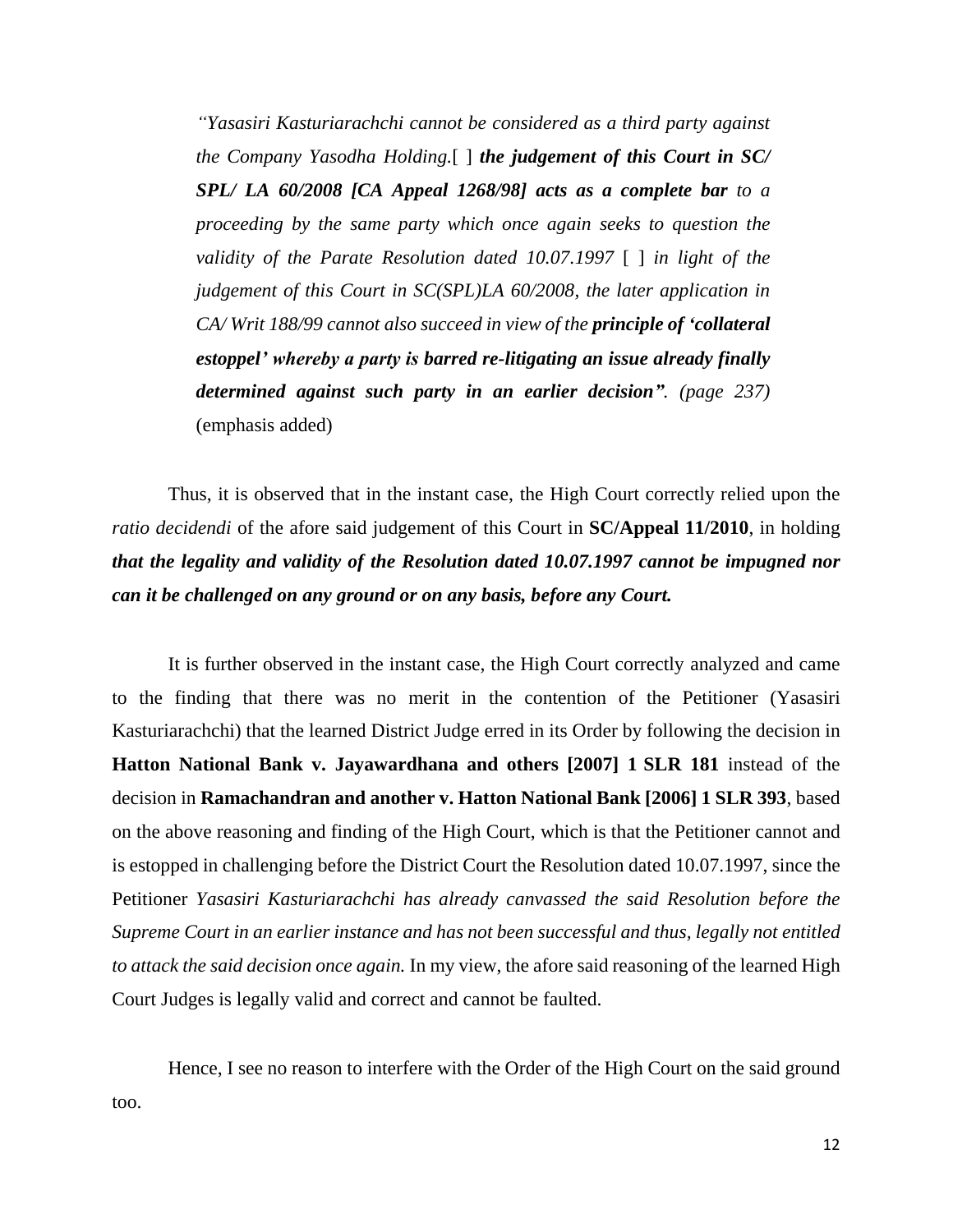As discussed earlier, consequent to the sale of the land and issuance of the Certificate of Sale, the Defendant bank filed action in the District Court of Colombo on 11.01.2011, to evict Yasasiri Kasturiarachchi. Prior to the said case coming to a final conclusion, Yasasiri Kasturiarachchi co-laterally challenged and filed the instant land case, in the District Court of Nuwara Eliya on 11.02.2013. Eight long years have already passed and still the said case is at summons returnable stage. Hence, I am of the view that the finding of the learned Judges of the High Court was correct, when holding, that the *Appellant filed the case in the District Court of Nuwara Eliya only to negate and delay the process* begun by the Defendant bank in resorting to the due process of law as clearly laid down in the Peoples' Bank Act, and by going before the District Court of Colombo to evict the Appellant from the land more fully referred to in the Certificate of Sale.

Similarly, the finding of the High Court that the Appellant has also failed to establish a prima facie case against the Defendant bank, in order to obtain interim relief from the District Court of Nuwara Eliya is also ex-facie correct and cannot be faulted, for the reasons already discussed in this judgement.

Therefore, upon the said ground too, I see no reason to interfere with the Order made by the High Court in refusing to grant Leave to Appeal to the Plaintiff, on the Order made by the District Court of Nuwara Eliya dated 26.02.2013.

The Law Courts of Sri Lanka have been structured for administration of justice and the primary object of a judicial officer is to dispense justice to the citizenry who come before courts, without fear or favour and in terms of the Rule of Law. This does not mean that the citizenry are given the freedom of the wild ass to abuse the said process, at their whim and fancy and attack and challenge the statutory process by filling multiple actions before numerous courts, in the length and breadth of Sri Lanka.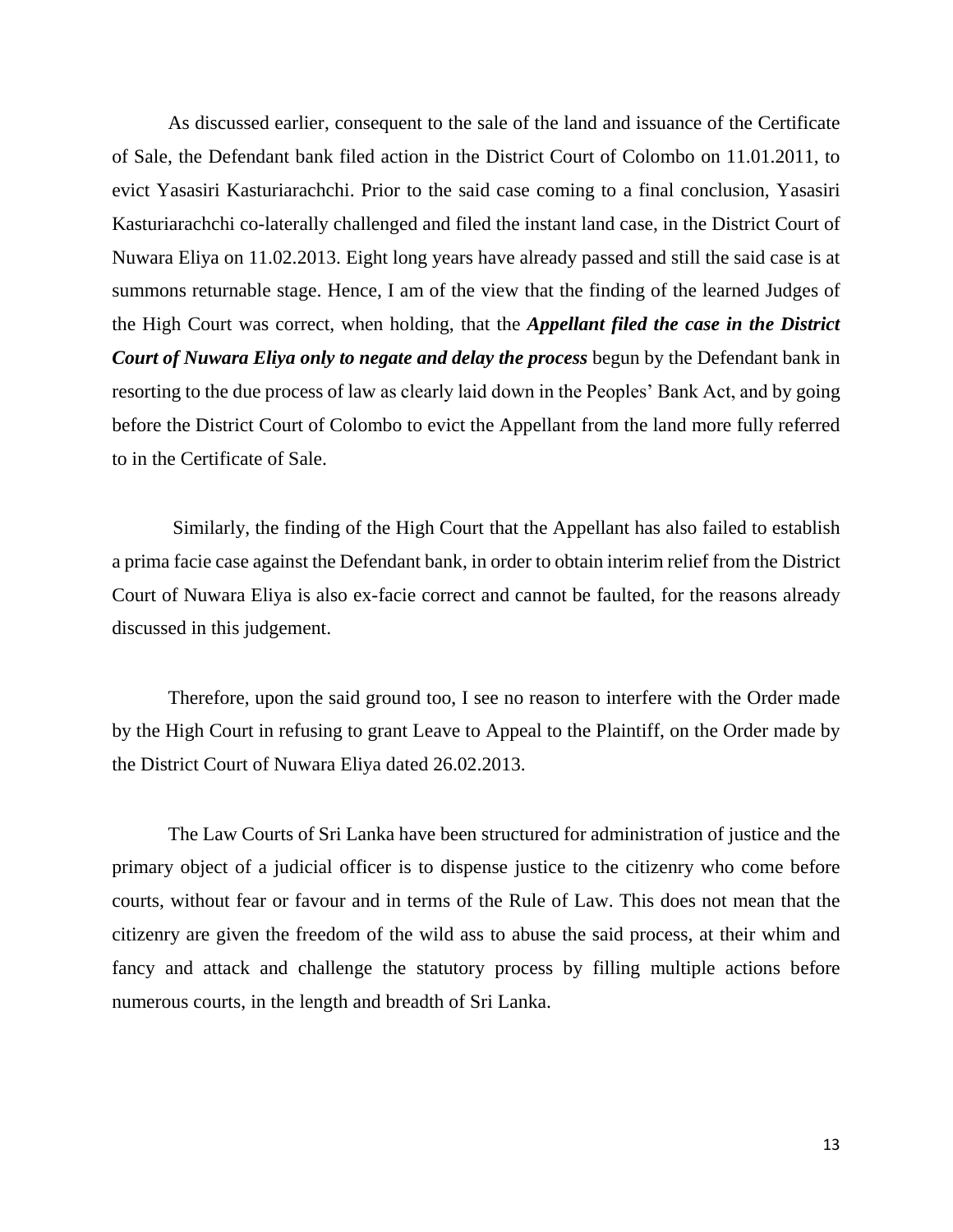In the instant matter**, the Supreme Court** has twice over **in SC/SPL/LA 60/2008 and in SC/Appeal 11/2010** categorically upheld;

- **that the resolution dated 10.07.1997**, **is legal and valid and is enforceable in law,**
- **such decision is final and conclusive and cannot be reviewed and/or rescinded by any other court; and**
- **the parties are estopped in collaterally challenging the said decision of the Supreme Court.**

In terms of the Resolution dated 10.07.1997 (issued more than two decades ago) the land has now been sold. A Certificate of Sale has been issued. By virtue of the provisions of the Peoples' Bank Act, an action has been filed to evict the occupiers of the land. In such a background, the Appellant filling a **'Land Case'** to obtain a declaration of title and in the interim, restraining order, in my view is not in good faith and tantamount to an abuse of the process of the law. Such action is reeling with bad taste. It is not an instance of coming to court with clean hands. Hence, the course of action resorted to by the Plaintiff, in my view, is with an ulterior motive. It is to de-rail and delay the actions initiated by the Defendant bank in accordance with the provisions laid down in the Peoples' Bank Act.

**The District Court and the High Court has quite correctly refused to issue a restraining order**, by way of an Enjoining Order or an Interim Injunction or even notice of an Interim Injunction against the Defendant bank.

This Court too, did not issue any Interim Orders, although Leave to Appeal was granted on 23.07.2014.

The scope of this appeal is very limited. The Appellant is before this Court only to obtain an Order of Restrainment, an issuance of an Enjoining Order and/or notice of Interim Injunction. There is no substantive relief prayed for from this Court.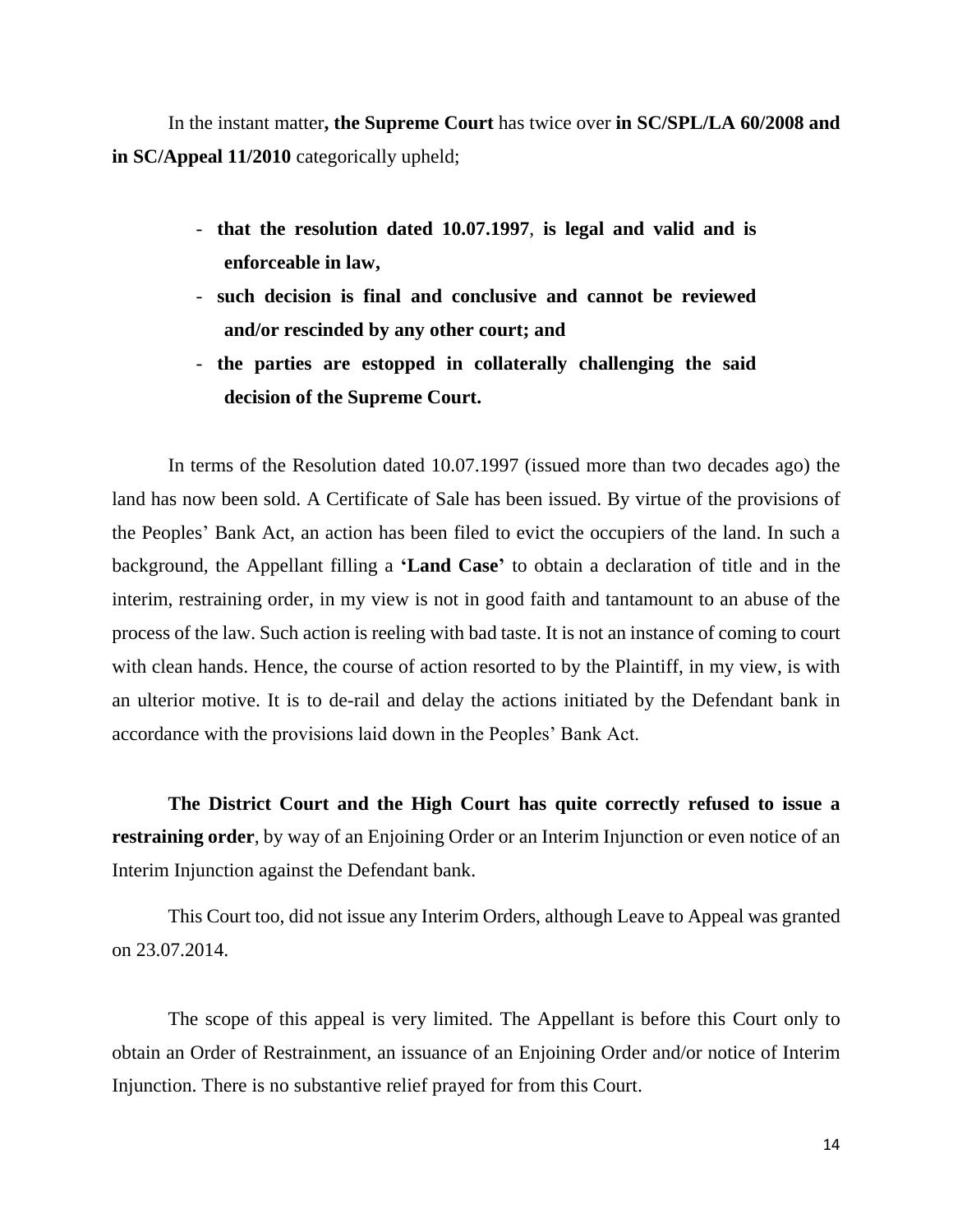Hence, I see no merit in this appeal. The Appellant has failed to show any good ground or reason to set aside the Orders of the High Court and the District Court. Similarly, the Appellant has failed to substantiate the relief prayed for in the Petition of Appeal, in order for this Court to issue an Enjoining Order and/or notice of Interim Injunction.

Therefore, based on the factual matrix discussed in this case, I am of the view that the appeal should stand dismissed.

**Nevertheless,** this Court granted Leave to Appeal to the Appellant on two questions of law in this application. Hence, I would now move onto consider the said questions referred to in full at the beginning of this judgement.

**The 1st Question of Law** relates to the failure of the High Court to recognize the legal principles enunciated in the case of **Ramachandran and another, Anandasiva and another v. Hatton National Bank** which is **reported in [2006] 1 SLR at page 39,** pertaining to third party mortgages. (herein after referred to as "**Ramachandran v. HNB** case")

In the above referred **Ramachandran v. HNB** case, a Divisional Bench of this Court by a majority decision held that the property liable to be sold under the Recovery of Loans by Banks (Special Provisions) Act No 4 of 1990 as amended, is limited to the property mortgaged by the borrower himself and it would exclude the property mortgaged by a third party on behalf of the actual borrower/debtor.

In the said case, **the sureties of a loan** came before Court challenging the resolution adopted by the bank to sell by public auction, the land referred to in the surety bond and the Court held that the said land cannot be sold under the afore maintained Act No 4 of 1990 as it was mortgaged not by the borrower but by a third party and more so **as the said third party is completely unaware of the borrowers acts and has no access to the bank or to the information pertaining to the monies paid by the borrower or the sum in default, whereas**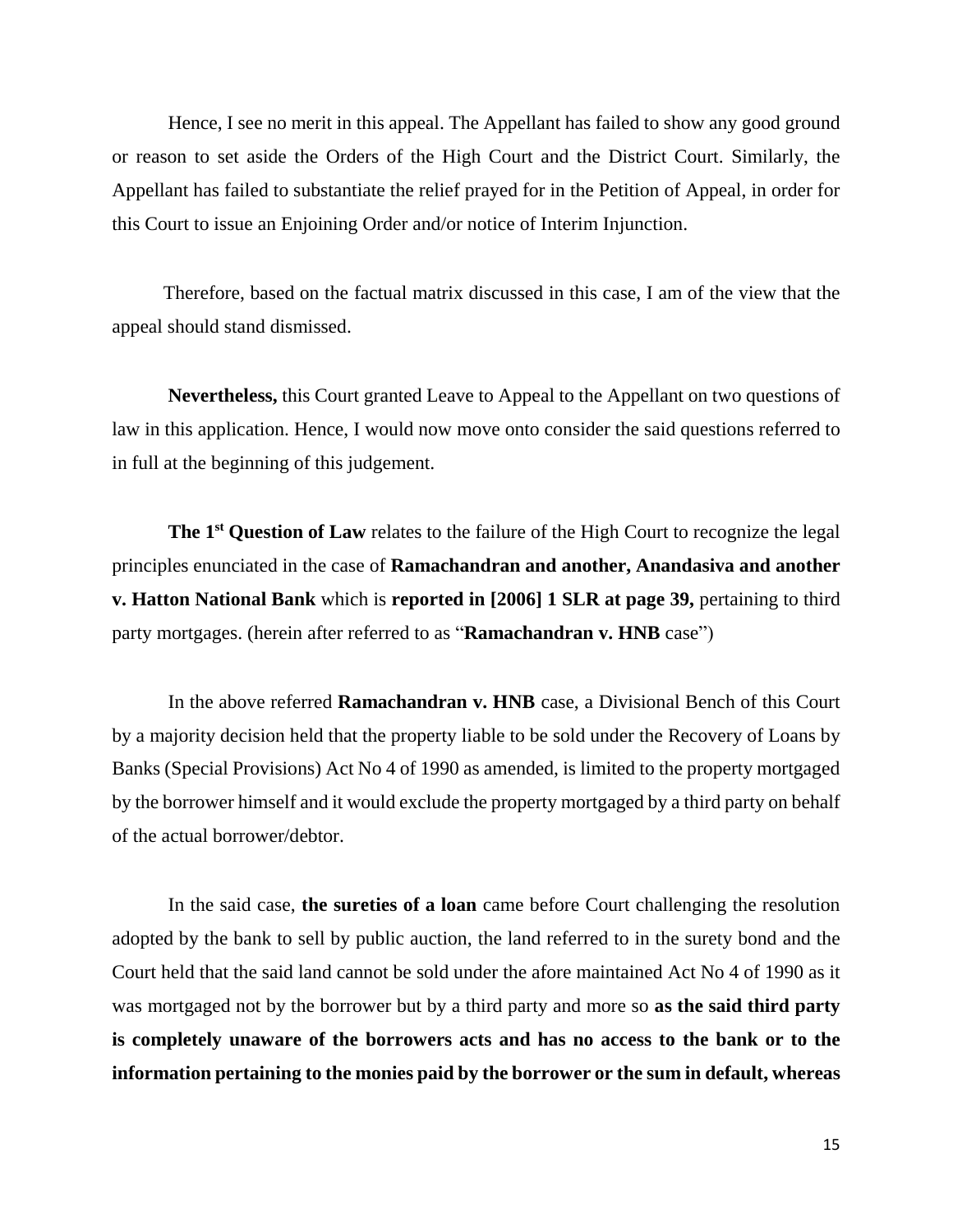**a borrower who has continuous transactions with the bank is very much aware of the amount paid and the sum in default.**

It is observed that in the instant case, although the learned Judges of the High Court, in its Order did not refer, analyze and examine in detail the findings of the aforesaid **Ramachandran v. HNB** case, it heavily relied on *the decisions of the apex court pertaining to the validity and legality of the Resolution dated 10.07.1997.*

Hence, at this juncture, I wish to look at the *"said decisions of the apex court"* in greater detail.

As discussed earlier in this judgement, this Court in the case of **Peoples' Bank V. Yasasiri Kasturiarachchi SC***/***APP 11/2010 S.C. minutes 09.07.2010**, now reported in **[2010] 1 SLR 227** categorically held, that the judgement of this Court in **SC /SPL/ LA 60/2008** stemming from CA App 1268/98, namely, **Yasodha Holdings V. Peoples' Bank,** *act as a complete bar to a proceeding by the same parties to attack and challenge the very same Resolution.*

 In **SC/SPL/LA 60/2008** referred above, this Court dismissed the Leave to Appeal application filed by Yasodha Holdings and **upheld the judgement in CA/1268/98**, the judgement of a three judge bench of the Court of Appeal, given in favour of the Defendant bank.

Hence, I wish to delve into the said Court of Appeal judgement bearing no**. CA 1268/98**, in greater detail now.

In the said **Court of Appeal judgement, CA 1268/98,** the Court exhaustively considered the **Ramachandran v. HNB case** (supra) as well as the judgement in **Hatton National Bank v. Samathapala Jayawardhana and two others SC/CHC/Appeal 06/2006**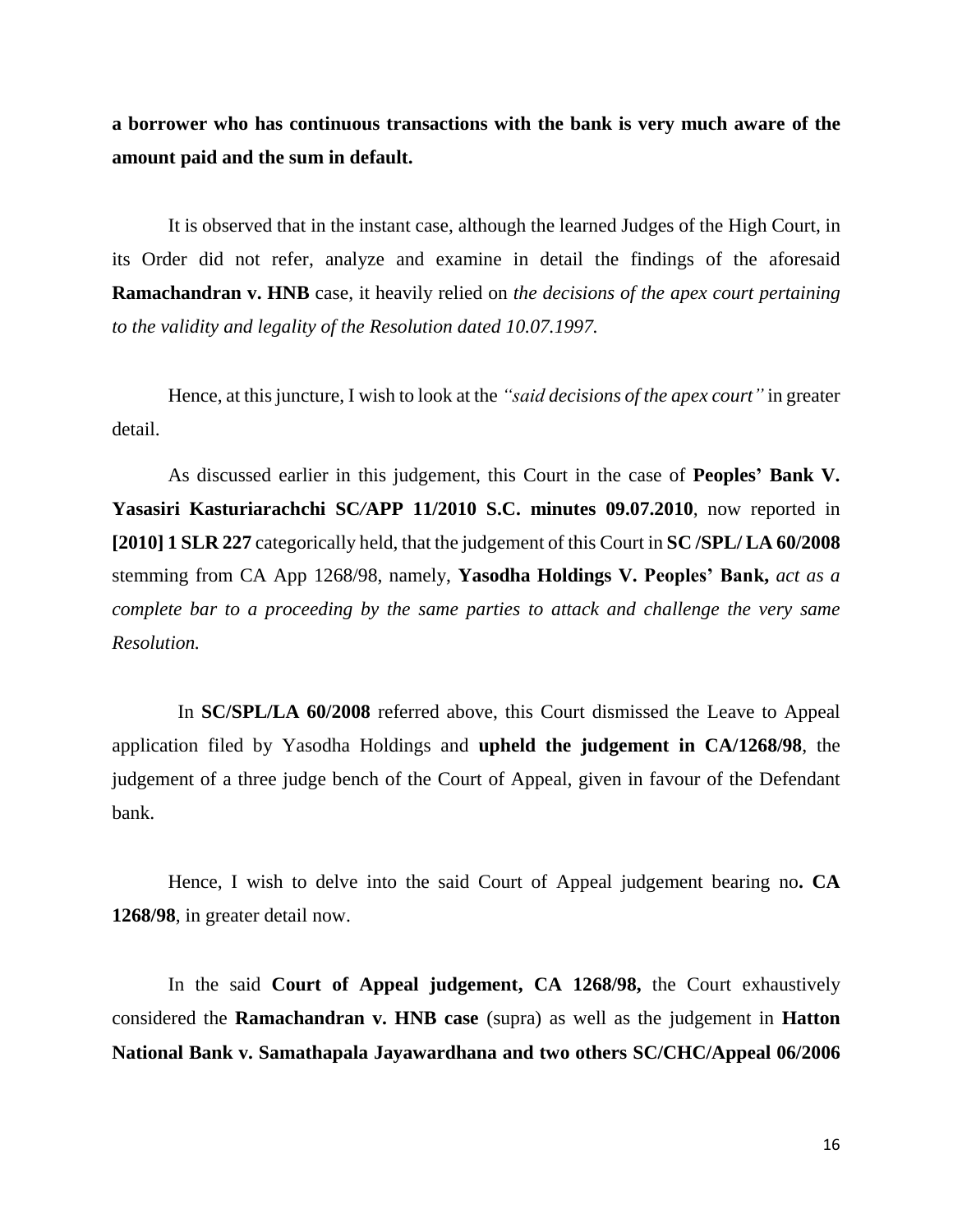**of S.C minutes 11.07.2007** (now reported as **Hatton National Bank v. Jayawardhana [2007] 1 SLR 181)**, and came to the following finding:

> "*Yasodha Holdings, the Petitioner in the said case cannot claim that the mortgage of the property of Yasasiri Kasturiarachchi which secured facilities from the respondent bank falls within the category of 'third party mortgages'* (vide page 12 of the Court of Appeal judgement) **Yasodha Holdings v. Peoples' Bank CA 1268/98 decided on 29.02.2008.**

In the aforesaid **CA 1268/98 judgement,** the Court of Appeal examined the four mortgage bonds wherein Yasodha Holdings and Yasasiri Kasturiarachchi are referred to as the 'obligor' and 'mortgagor' respectively and the said 'obligor' and the 'mortgagor' requested the Peoples' Bank to lend and advance monies and grant accommodation and facilities to the 'obligor' Yasodha Holdings, and the 'obligor' in consideration thereof mortgaged as security the properties owned by the 'mortgagor' Yasairi Kasturiarachchi in his personal capacity.

The Court of Appeal also considered the significance of the signatories to the mortgage bonds, namely Yasasiri Kasturiarachchi and J. Kasturiarachchi being Directors of Yasodha Holdings and Yasasiri Kasturiarachchi on his own volition being the 'mortgagor' together with the specific reference given to the said wording in the attestation clause of the Notary Public.

The Court of Appeal in its well-reasoned out judgement went onto refer to the following facts:

- that Yasodha Holding is a family concern;
- that there are only three share-holders in the said Company, Yasodha Holdings, namely Yasasiri Kasturiarachchi, his brother Jagath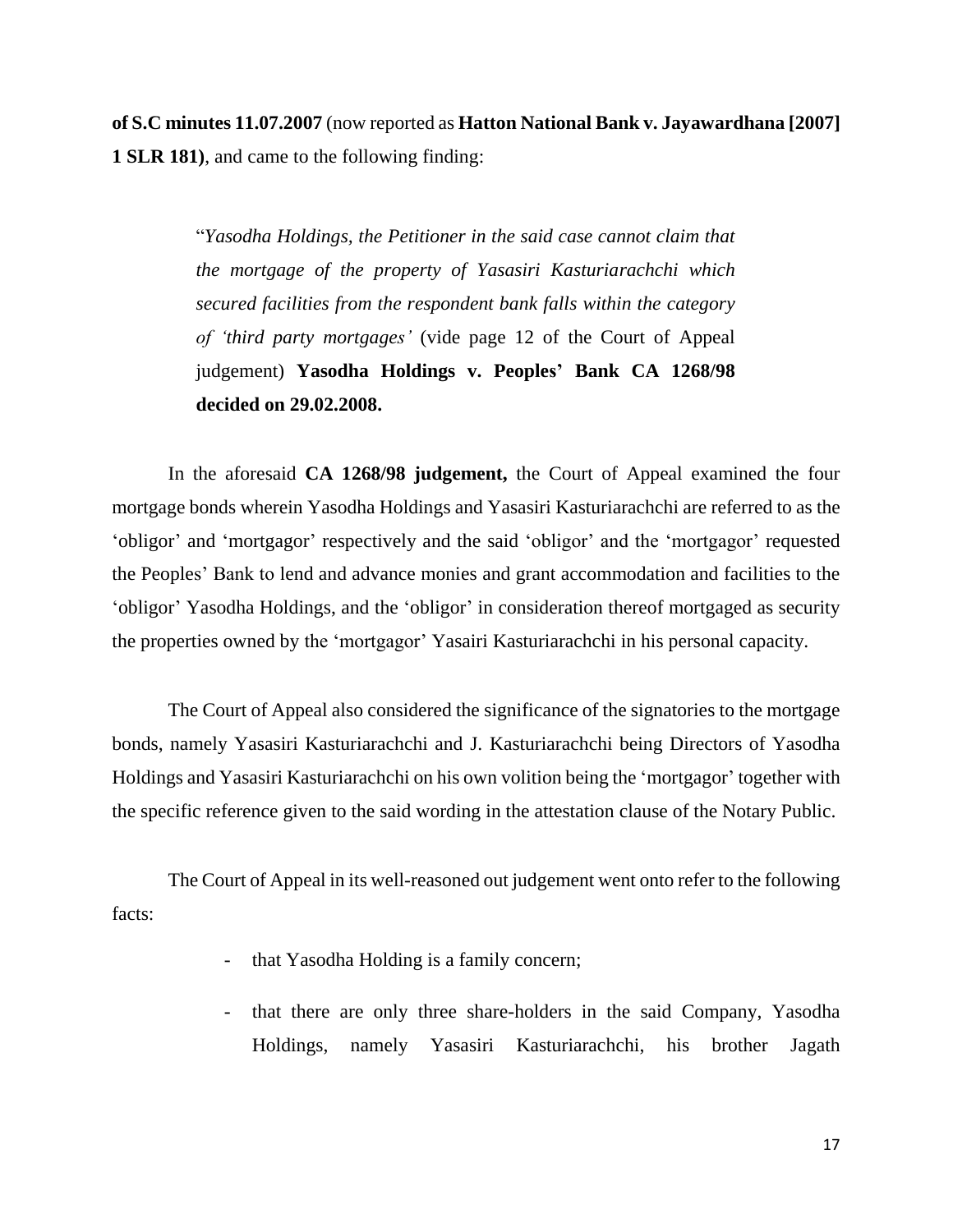Kasturiarachchi and Yasasiri Kasturiarachchis' wife Udayangana Kasturiarachchi, each holding one share each;

- that the said three shareholders are also the only Directors of the Company;
- that Yasasiri Kasturiarachchi is the Chairman and Managing Director of the Company; and
- that the Company was incorporated on 30.03.1992 and within 18 months the impugned mortgage bonds were executed to obtain financial facilities running into millions by mortgaging the property of Yasasiri Kasturiarachchi.

Thus, the Court of Appeal came to the finding that *Yasasairi Kasturiarachchi cannot be treated as a 'third party'*, *as per the ratio decidendi* of **Ramachandran v. HNB case.**

Furthermore, in order to arrive at its decision, the Court of Appeal extensively relied upon another judgement of the Supreme Court, namely the case of **Hatton National Bank v. Jayawardhana** (supra). In the said case, this Court held that the two Respondents therein, (Husband and Wife) cannot hide behind the veil of incorporation of the Company Nalin Enterprises (Pvt) Limited and referred to the Directors being the *alter ego* of the company. In the said case, the 1<sup>st</sup> Respondent (husband) was the Managing Director of Nalin Enterprise and the second Respondent (wife) was the other sole Director of Nalin Enterprise (pvt) limited and the Court held that in an appropriate circumstance, **the court can lift the veil of incorporation**.

Thus, the Court of Appeal in CA 1268/98, having referred to the above propositions, a number of landmark English authorities on Company Law and the correspondence Yasasiri Kasturiarachchi had with the Defendant bank, unreservedly went onto hold, that **Yasasiri Kasturiarachchi cannot claim that he is a third party** and rely upon the judgement of **Ramachandran v. HNB**, to evade responsibility.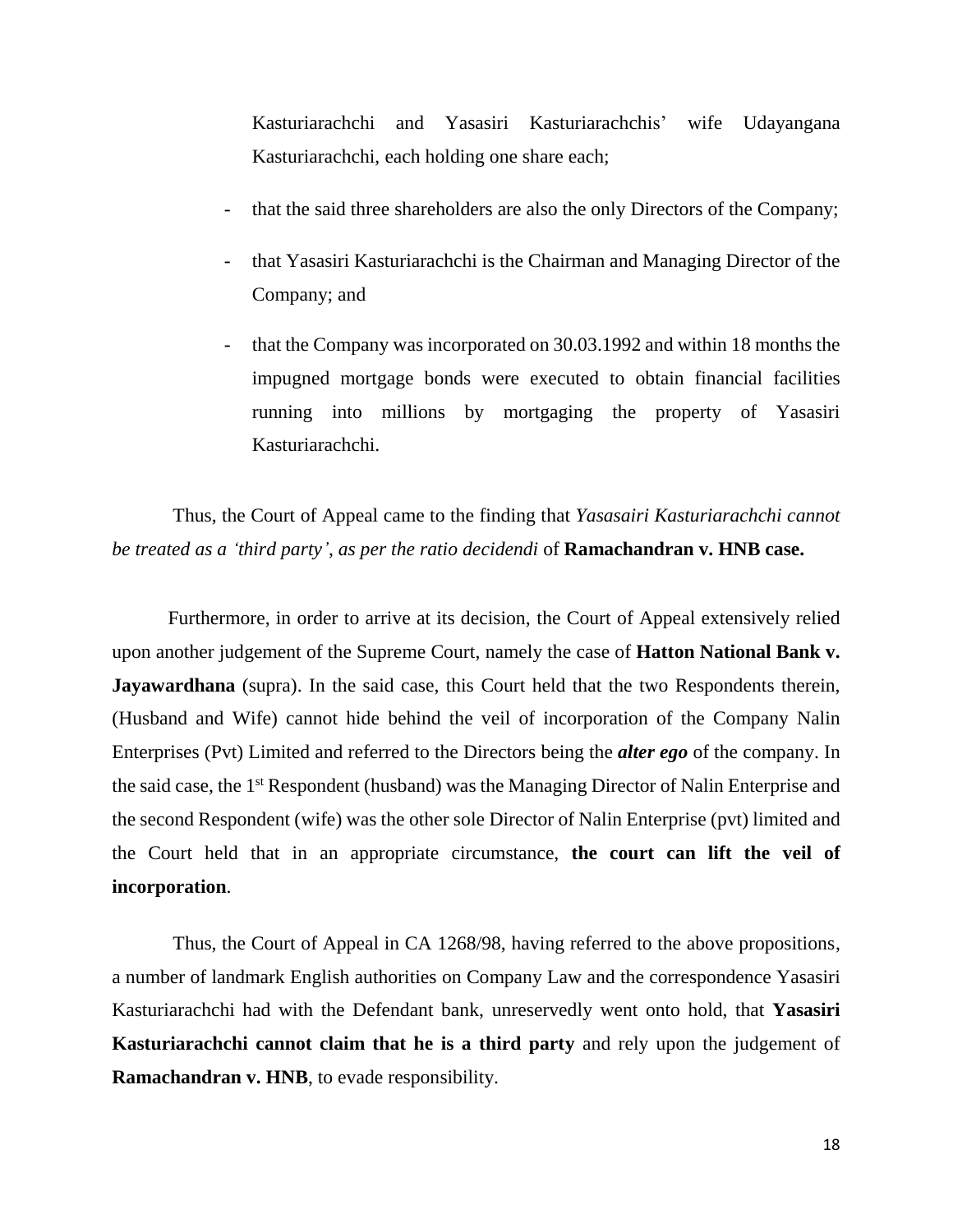Thus, it could be seen that the Court of Appeal, in its unanimous judgement exhaustively looked into all aspects of  $3<sup>rd</sup>$  party mortgagers and came to the conclusion that the Resolution dated 10.07.1997 is legal and valid and enforceable.

This judgement was upheld by the Supreme Court by dismissing the Special Leave to Appeal application filed by Yasodha Holdings, in SC/SPL/LA 60/2008 as already adverted to and in SC/Appeal 11/2010, upholding that the Resolution was final and conclusive and **unequivocally and without any ambiguity holding that the Resolution cannot be reviewed and/ or rescinded and / or challenged collaterally.**

I see no reason to deviate from such finding. The circumstances of this intricate and interwoven case is such that the Court could and the Court should **lift the veil of incorporation and ascertain the true identity of the person** behind the scene, is it an innocent  $3<sup>rd</sup>$  party or a not so innocent party, in order to mete out justice and come to a correct finding as to who the actual borrower or the debtor is.

Thus, I am of the view, that the High Court did not err in law in coming to its findings and correctly relied on the *'decisions of the apex court'* and dismissed the Leave to Appeal application filed therein.

Further **the said decisions** of the apex court, although not specifically mentioned by the Learned Judges of the High Court, **SC/Appeal 11/2010 and SC/SPL/LA 60/2008 stemming from CA 1268/98** clearly and precisely considered the legal principles enunciated in the Divisional Bench decision in **Ramachandran v. HNB** and came to the correct finding that the **property mortgaged by Yasasiri Kasturiarachchi does not fall within the four corners of a third party mortgage**. The High Court categorically held that on the strength of the Resolution dated 10.07.1997, the legality of which was confirmed by the Supreme Court, that the Plaintiff-Petitioner Yasasiri Kasturiarachchi i.e. the Appellant before this Court, has not established a prima facie case against the Defendant bank to obtain relief from the said court and dismissed the Leave to Appeal application filed therein with costs fixed at Rs.  $25,000/=$ .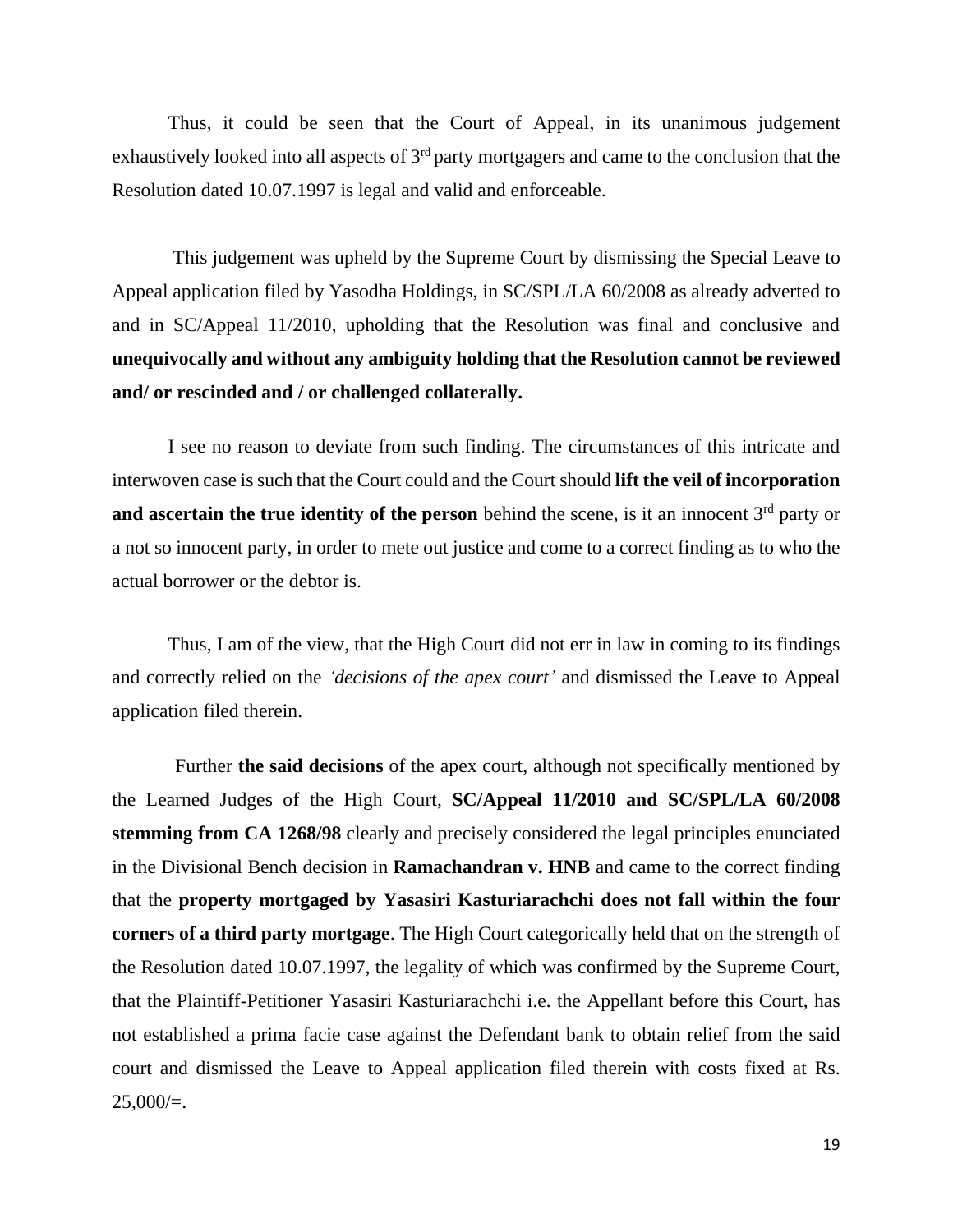Thus, I am of the view, that the learned Judges of the High Court correctly came to the finding, that the **property of Yasasiri Kasturiarachchi** liable to be sold under the provisions of the Peoples' Bank Act, **cannot be excluded as a 3rd party mortgage** as adverted to by the Appellant and no Restrainment Order can be obtained to prevent evicting the Appellant from the impugned property. Hence, the High Court correctly refrained from issuing a Restrainment Order as prayed for by the Appellant.

In the aforesaid circumstance, **I answer the 1st Question of Law raised before this Court in the negative.**

The 2<sup>nd</sup> Question of Law relates to the Certificate of Sale and passing of title to the Defendant bank.

In my view, an answer to this question does not arise in this case as the District Court and the High Court did not consider nor examine this issue.

As discussed earlier in this judgement, the scope of this appeal is very limited. It only pertains to issuance of Restraining Orders, specifically, an Enjoining Order until the final determination of the Interim Injunction Inquiry and notice of Interim Injunction on the Defendant bank.

The Appellant has not sought any substantive relief from this Court. The District Court has only issued summons on the Defendant bank. The matters pertaining to Certificate of Sale and passing of title of the properties will have to be first determined by the relevant District Court.

In the said circumstance, **an answer to the 2nd Question of Law raised before this Court in my view, does not arise.**

Therefore, for reasons more fully adumbrated in this judgement, the appeal of the Plaintiff- Petitioner- Appellant is dismissed. The Order of the Civil Appellant High Court